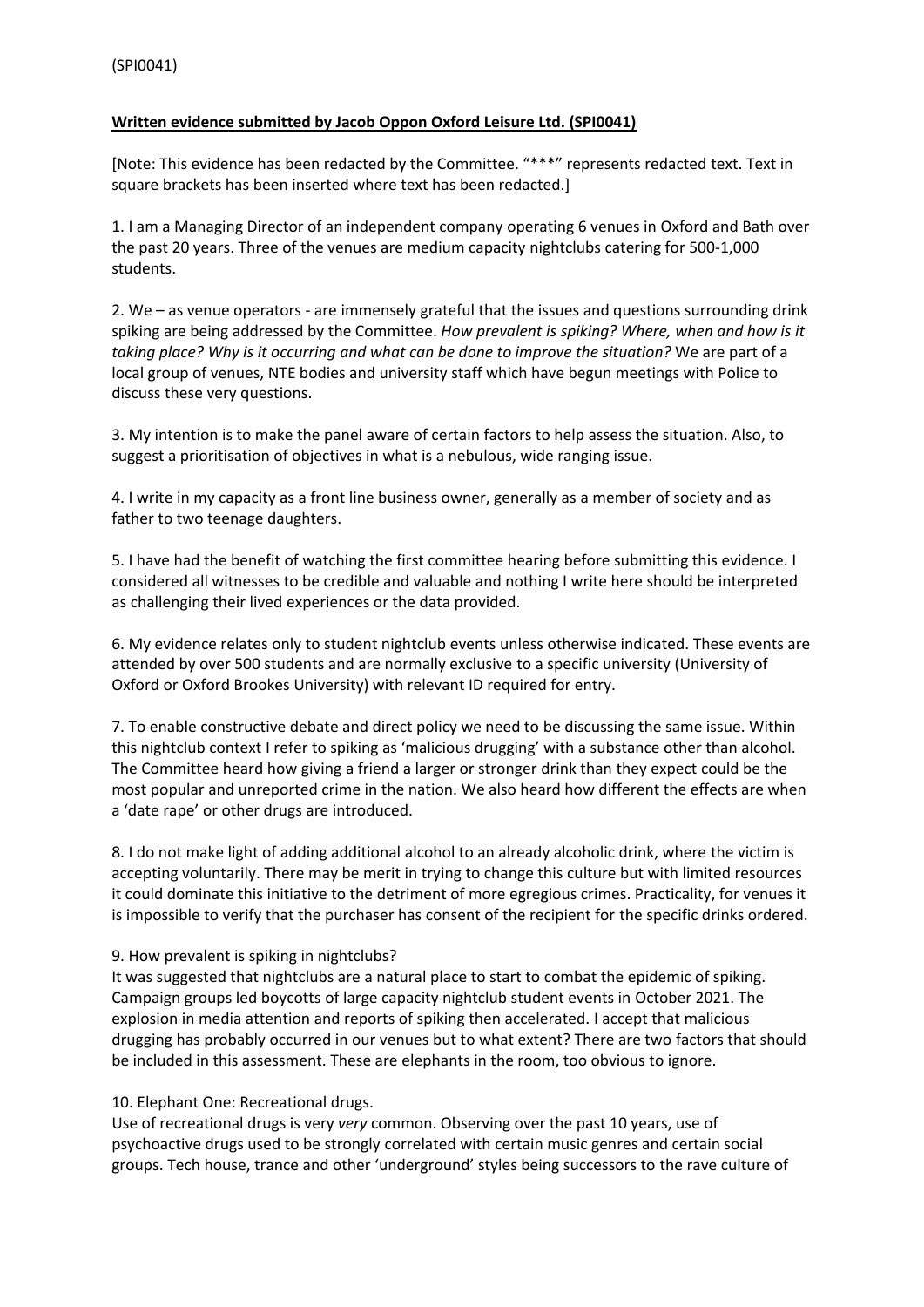the early 90s where ecstasy was the popular drug. In the past 3-5 years drug use has become normalised within a diverse groups of students and is no longer exclusive to certain music nights. Sampling ketamine, MDMA, ecstasy on a student night out is as normal as pre loading with drinks. Most users are drinking alcohol and so a significant minority are mixing drugs with alcohol. The physiological effects will be the similar as if maliciously spiked with the same substances.

11. The conversation around illegal drugs is distinctly different to that of alcohol. Drinking is such an established part of our culture. In almost all settings it is acceptable to invite someone for drinks, to mention an occasion where you had had too much to drink or the silly things you did as a consequence. An individual is likely to be cautious about what they disclose to whom regarding drug use. If someone suffers a bad reaction from the drug they may be reluctant to admit that they have knowingly taken the drug or who, within their friend group, has given it to them. Aside from criminal implications, universities have internal conduct and discipline protocols. A student could ultimately lose their university place if implicated in drug spiking.

12. The individual may feel confident that although they have knowingly mixed drugs and alcohol their physical reaction is not typical of past experience and so perhaps they have been spiked. Something personal and private is prescribed medication especially if it is related to mental health. In some cases mixing alcohol with drugs like anti-depressants will produce severe effects.

### 13. Elephant Two: The Pandemic

When this academic year started two thirds of undergraduates were effectively freshers. Close to half would have been under the legal drinking age when the first lockdown began. Rightly or wrongly freshers' weeks are associated with excessive concentrated consumption of alcohol and attending club nights. So many students would be finding their limits for the first time. If you suffer unfamiliar effects *and* you are aware that there is a spiking epidemic then it is understandable that you suspect you have been a victim.

14. From March 2020 to September 2021 there were no student nightclub events because they were closed by law. We have seen how problematic it is to collate data on spiking. At least we can confidently exclude nightclubs during that period.

### Case study Drink Spiking November 2021

15. 3 female friends 'A,B,C' report 'our drinks were spiked at your venue last night'. They attended a student event exclusively for current [university] students. They felt extremely unwell and disorientated with a hazy recollection of the evening. They initially report that 2 of them only had one drink (each) in the venue and that one had none. They recall a male, possibly called [name], who bought jäger bombs for them. They are angry and upset that they have suffered in our venue.

16. We invite them in to review cctv. Fortunately, they seem to spend their entire evening at the end of one bar directly under a camera. We track them arriving, having their IDs checked and bags searched and entering the club. They spend around 6 minutes in the toilets and then go to the bar. Over the next 2 hours they order, pay for and consume a combination of spirit mixer drinks and shots. At least 4 each. Their drinks are always in clear view and are not tampered with. A male is seen talking with them, is briefly intimate with 'C' and buys 4 jagerbombs for the group. The bartender places the drinks directly in front of A,B,C and '[name]' who has no opportunity to interfere with the drinks. They do the shots together. While standing at the bar 'A' waves her arms in the air dancing to the music like a swimming backstroke. They appear happy, animated and intoxicated. They are briefly out of view and we understand they sat on a sofa that is about 2 metres away. Later a member of door staff gets a bottle of water for one of the girls, concerned by her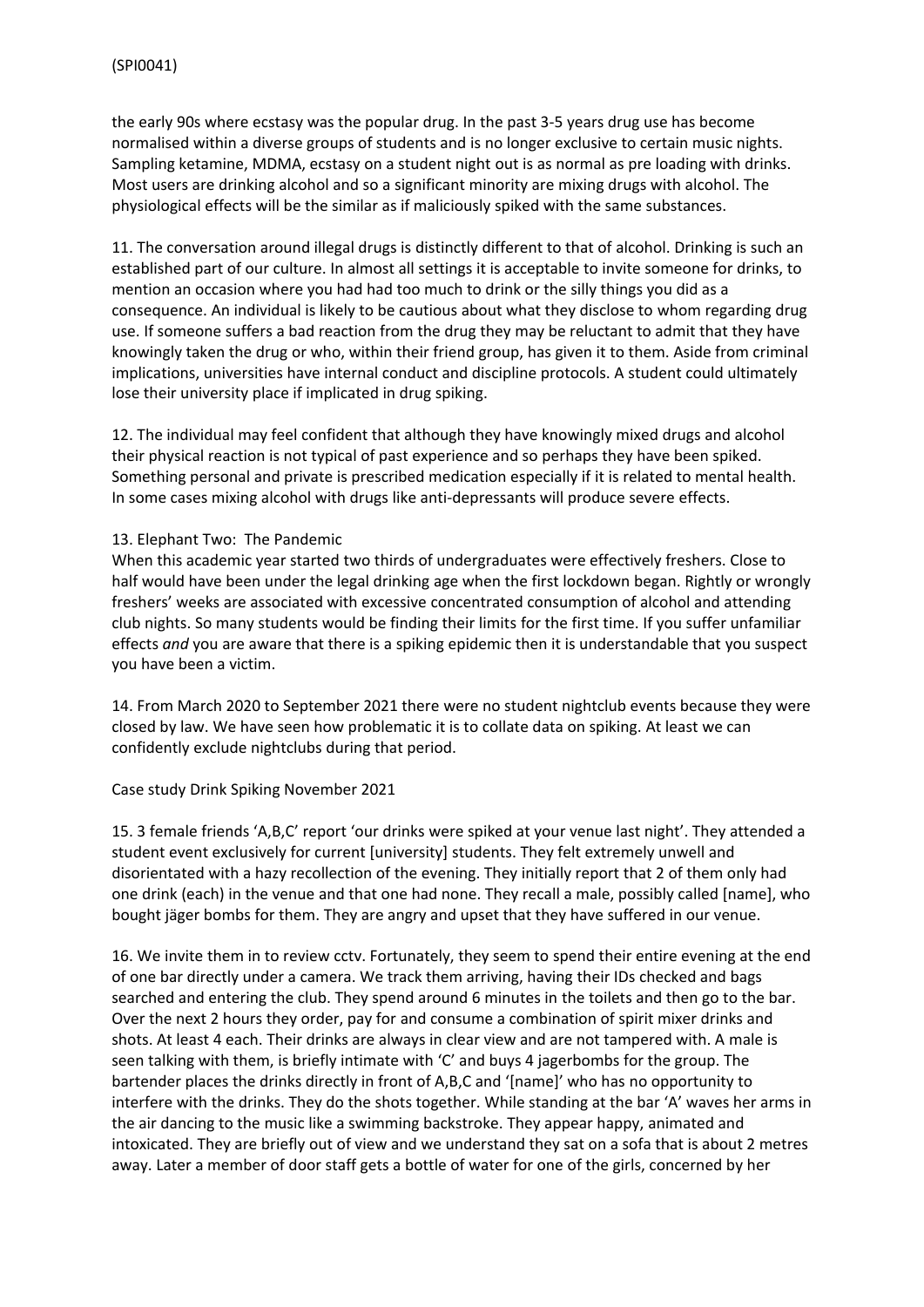condition. Eventually A and B are each escorted to the lobby needing a security guard to support their weight down the stairs. They are seated in the reception and reunited before being able to make their way home.

17. Watching footage out of context can be embarrassing for anyone and we do not criticise them for not having perfect recall. With reference to waving her arms 'A' said "I never behave like that unless I've drunk a lot - like forty units" - (which would be a bottle and a half of vodka). They hadn't realised that they had been assisted out. It was obvious that we were inviting the possibility that they had not actually been 'spiked'. This was uncomfortable for them. They put forward the theory that they must have been spiked when they sat on the sofa. The whole process took about 7 hours for managers to prepare the footage and review.

18. This has been a common and typical report. On this occasion we invested time and energy in the hope of identifying a perpetrator.

19. They suggested searches should be more thorough and that anyone found with drugs on their person should be banned permanently.

20. 'B' took to social media and wrote defiantly under the heading *spiked at (our venue)*."…we were made to feel sorry for the venue..". She returned the following week. Asked to give up a bottle of wine she was finishing in the queue she said 'I'll probably get spiked again anyway'.

What action can venues take?

#### Prevention

21. If possible we should prevent the problem rather than dealing with the consequences. Again, there needs to be clarity over what it is we are trying to prevent.

- (i) Regarding excessive levels of alcohol. There already exists training and regulation as part of the licensing regime. There is always a need to refresh education and identify new risks. We should not serve a quadruple measure just because someone is willing to pay for it. It is irresponsible to continue to serve someone who is clearly heavily intoxicated or if their companion is.
- (ii) Regarding adding drugs to a drink that is *given* to another. Student club events feature groups of friends drinking, dancing and socialising with one another. Here there is little scope for the venue to intervene where the recipient willingly accepts the drink. Staff can be vigilant but how realistic is it that we will encounter someone within the friend group surreptitiously adding powdered drugs to drinks?
- (iii) Regarding adding drugs to the drink *of a stranger?* This is clearly malicious whatever the ultimate motive. There is no doubt that the act is without consent. Physical measures such as spikeys and scrunchies have been suggested. It is dark, noisy, strangers are in close proximity and the intended victim may already have their senses dulled by alcohol. However, it still requires a deft manoeuvre to add powder to a drink in someone's hand without being noticed. The majority of allegations of spiking (in student clubs) imply that this was the mechanism. Since a) the victim is apparently not merely intoxicated and b) they would not have accepted drinks from anyone they can't trust.

22. But by accepting this explanation we risk diverting attention and resources from other plausible causes. Just because we can imagine it doesn't make it common. This also contributes to an anxiety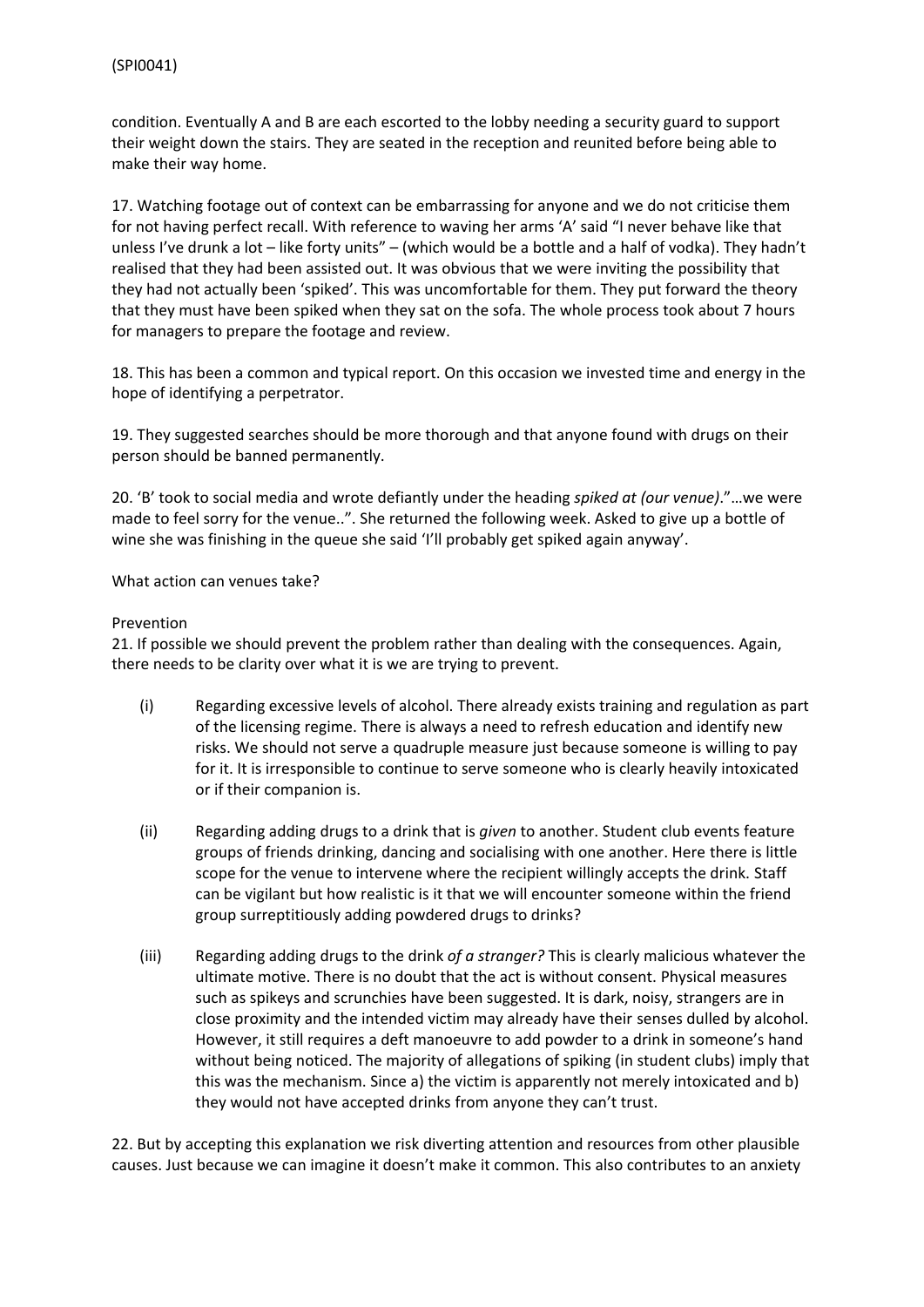that all unprotected vessels are inherently unsafe and that there are 'spikers' around ready to take advantage.

23. We don't offer scrunchies etc but have introduced a range of ready mixed drinks (cans or bottles) which can be purchased sealed and opened by the final recipient. This gives them the ability to have complete control over their drink contents, even if bought by a 3<sup>rd</sup> party.

24. If victims are being spiked at pre parties or by accepting drugs but being misled as to the composition or potency then these drink gimmicks have no effect other than a comfort blanket. If they are given a drink, with drugs already added, the protection is bypassed.

#### Searches on Entry.

25. Anti spiking campaigners have been vocal about demanding thorough searches when people enter the venues. Like many other measures we have been routinely searching before the latest focus on spiking. Bag searches normally reveal attempts to smuggle in alcohol. Wallet and pocket searches uncover recreational drugs normally for personal use and occasionally quantities for supply. As spiking reports continued there were complaints that our searches are not effective enough. I ask *What are we searching for?* Is someone in possession of ketamine, mdma or cocaine a potential spiker? Consider what level of searching would be required to eliminate the possibility of concealing a few grams of powder or pills. The advent of needle spiking has led to calls for metal detectors and yet more thorough searches. Again this should be proportionate and subject to reason. Locally there is no significant risk of offensive weapons but searches eliminate glass bottles. Earrings and zips have as much metal content as a hypodermic needle.

26. I consider entry searches are irrelevant to spiking by alcohol and ineffective against drug spiking. Their greatest effect is to make people *feel* safer.

### Testing kits

27. We are very keen on the introduction of testing kits and have seen them used successfully at other venues. This issue is plagued by lack of clarity and data so adding scientific results is helpful. If the victim or their friends have suspicions we can establish if they have a range of drugs present and/ or a level of intoxication. Crucially the information helps reassure those where the result is benign and filters out incidents where we would otherwise be chasing ghosts. The data still leaves the question of how the drug came to be present but we are focussing on a more manageable number.

### Reporting

28. We are working with a city centre venues partnership to create a standard template and easy method of reporting incidents. Currently, there is a mix of direct reporting (to staff), emails, social media posts. Some report only to the venue, some to the police or medics. We will explain how we collate data and how it is shared. This way we can build up comparable statistics.

### Perpetrators

29. There are repeated calls for venues to do more to show zero tolerance towards 'these criminals'. The venues are strongly motivated to help eliminate this crime, no less than theft or assault. It is unfair and inaccurate to suggest that venues 'turn a blind eye' or are lazy regarding apprehending suspects. Victims, friends and authorities all find it inherently difficult to identify who may have committed an offence, where and when. It is the same for venues and I advocate the filtering approach described above to focus initially on the most egregious offences. CCTV is a useful tool if